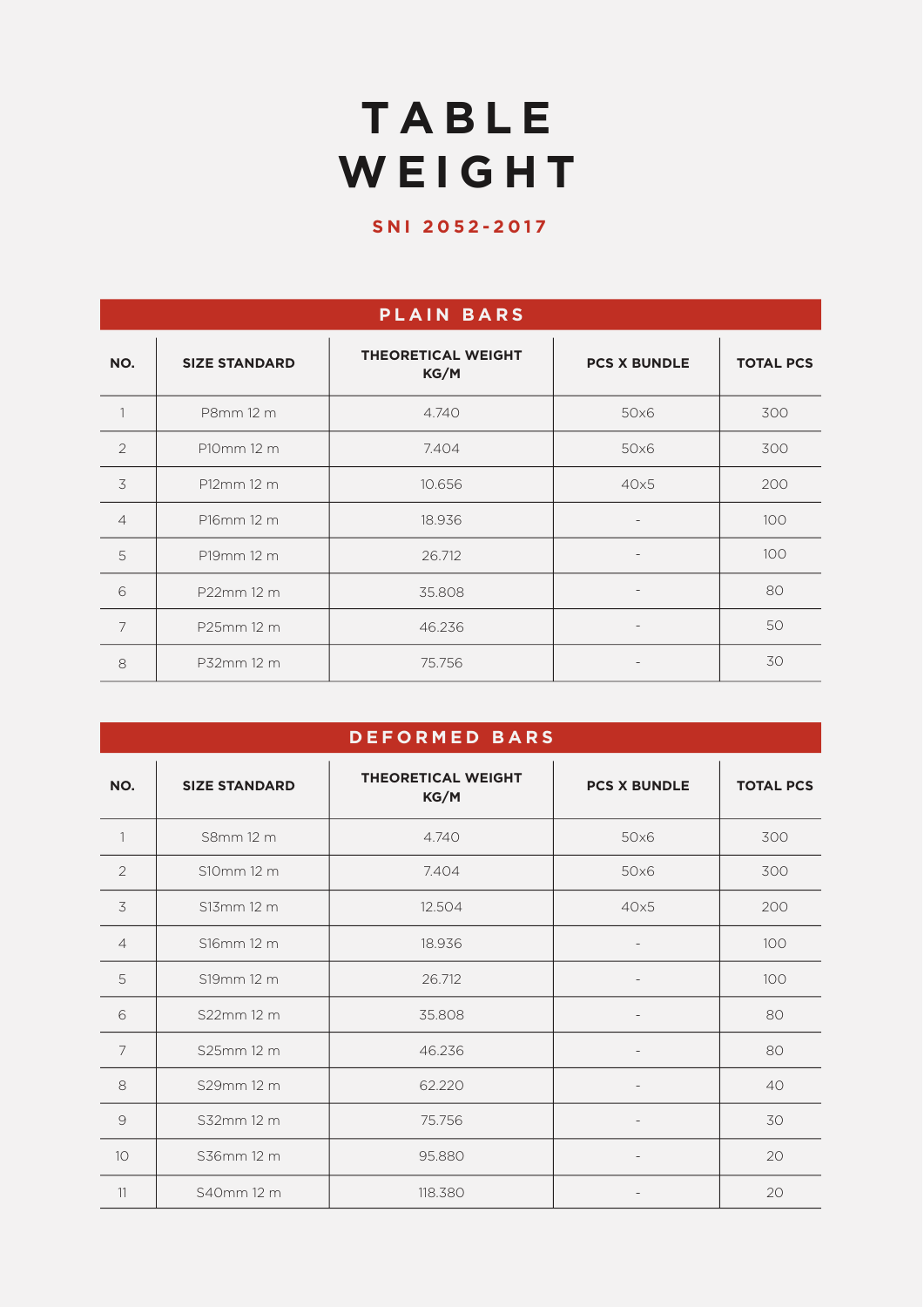#### **DEFORMED BARS**

|            | Designations | Nominal<br>diameter<br>mm | Nominal Area<br>of cross-section<br>mm | Unit/Weight<br>kg/m | <b>Inner</b><br>diameter<br>mm | Pitch (P)<br>mm | Height<br>mm | Max. Gap<br>mm |
|------------|--------------|---------------------------|----------------------------------------|---------------------|--------------------------------|-----------------|--------------|----------------|
| SNI        | S8           | 8                         | 50                                     | 0.395               | 7.3                            | 5.6             | $0.4 - 0.8$  | 3.1            |
| 07         | S 10         | 10                        | 79                                     | 0.617               | 9.0                            | $\overline{7}$  | $0.5 - 1.0$  | 3.9            |
| 2052       | S 13         | 13                        | 133                                    | 1.042               | 12.0                           |                 | $0.7 - 1.3$  | 5.1            |
| 2017       | S 16         | 16                        | 201                                    | 1.578               | 15.0                           | 11.2            | $0.8 - 1.6$  | 6.3            |
|            | S 19         | 19                        | 284                                    | 2.226               | 18.0                           | 13.3            | $1.0 - 1.9$  | 7.5            |
|            | S 22         | 22                        | 380                                    | 2.984               | 21.0                           | 15.4            | $1.1 - 2.2$  | 8.6            |
|            | S 25         | 25                        | 491                                    | 3.853               | 24.0                           | 17.5            | $1.3 - 2.5$  | 9.8            |
|            | S 29         | 29                        | 661                                    | 5.185               | 27.4                           | 20.3            | $1.5 - 2.9$  | 11.4           |
|            | S 32         | 32                        | 804                                    | 6.313               | 30.3                           | 22.4            | $1.6 - 3.2$  | 12.5           |
|            | S 36         | 36                        | 1018                                   | 7.990               | 34.0                           | 25.2            | $1.8 - 3.6$  | 14.1           |
|            | S 40         | 40                        | 1257                                   | 9.865               | 38.0                           | 28              | $2.0 - 4.0$  | 15.7           |
|            | S 50         | 50                        | 1964                                   | 15.413              | 48.0                           | 35              | $2.5 - 5.0$  | 19.6           |
|            | D 10         | 9.53                      | 0.7133                                 | 0.560               | ±7                             | 6.7             | $0.4 - 0.8$  | 7.5            |
| <b>JIS</b> | D 13         | 12.7                      | 1.267                                  | 0.995               | ±7                             | 8.9             | $0.5 - 1.0$  | 10             |
|            | D 16         | 15.9                      | 1.986                                  | 1.56                | ±5                             | 11.1            | $0.7 - 1.4$  | 12.5           |
| G3112      | D 19         | 19.1                      | 2.865                                  | 2.25                | ±5                             | 13.4            | $1.0 - 2.0$  | 15             |
|            | D 22         | 22.2                      | 3.871                                  | 3.04                | ±5                             | 15.5            | $1.1 - 2.2$  | 17.5           |
| 2010       | D 25         | 25.4                      | 5.067                                  | 3.98                | ±5                             | 17.8            | $1.3 - 2.6$  | 20             |
|            | D 29         | 28.6                      | 6.424                                  | 5.04                | ±4                             | 20.0            | $1.4 - 2.8$  | 22.5           |
|            | D 32         | 31.8                      | 7.942                                  | 6.23                | ±4                             | 22.3            | $1.6 - 3.2$  | 25             |
|            | D 35         | 34.9                      | 9.566                                  | 7.51                | ±4                             | 24.4            | $1.7 - 3.4$  | 27.5           |
|            | D 38         | 38.1                      | 11.40                                  | 8.95                | ±4                             | 26.7            | $1.9 - 3.8$  | 30             |
|            | #3           | 9.5                       | 0.71                                   | 0.560               | ±4                             | 6.7             | 0.38         | 3.6            |
| ASTM       | #4           | 12.7                      | 1.29                                   | 0.994               | $-6+0$                         | 8.9             | 0.51         | 4.9            |
|            | #5           | 15.9                      | 1.99                                   | 1.552               | $-6+0$                         | 11.1            | 0.71         | 6.1            |
| A615       | #6           | 19.1                      | 2.84                                   | 2.235               | $-6+0$                         | 13.3            | 0.97         | 7.3            |
| A706       | #7           | 22.2                      | 3.87                                   | 3.042               | $-6 + 0$                       | 15.5            | 1.12         | 8.5            |
|            | #8           | 25.4                      | 5.10                                   | 3.973               | $-6+0$                         | 17.8            | 1.27         | 9.7            |
|            | #9           | 28.7                      | 6.45                                   | 5.060               | $-6 + 0$                       | 20.1            | 1.42         | 10.9           |
|            | #10          | 32.3                      | 8.19                                   | 6.404               | $-6+0$                         | 22.6            | 1.63         | 12.4           |
|            | #11          | 35.8                      | 10.06                                  | 7.907               | $-6 + 0$                       | 25.1            | 1.80         | 13.7           |
|            | D 10         | 10 <sup>°</sup>           | 0.785                                  | 0.616               | -6                             |                 |              |                |
|            | D 12         | 12                        | 1.131                                  | 0.888               | $-4$                           |                 |              |                |
|            | D 16         | 16                        | 2.011                                  | 1.579               | $-4$                           |                 |              |                |
| <b>BS</b>  | D 20         | 20                        | 3.142                                  | 2.466               | $-4$                           |                 |              |                |
|            | D 22         | 22                        | 3.801                                  | 2.984               | $-4$                           |                 |              |                |
|            | D 25         | 25                        | 4.909                                  | 3.854               | $-4$                           |                 |              |                |
|            | D 28         | 28                        | 6.158                                  | 4.834               | $-4$                           |                 |              |                |
|            | D 32         | 32                        | 8.042                                  | 6.313               | -4                             |                 |              |                |
|            | D 38         | 38                        | 11.341                                 | 8.902               | $-4$                           |                 |              |                |
|            | D 40         | 40                        | 12.570                                 | 9.870               | -4                             |                 |              |                |
|            | D 50         | 50                        | 19.640                                 | 15.400              | $-4$                           |                 |              |                |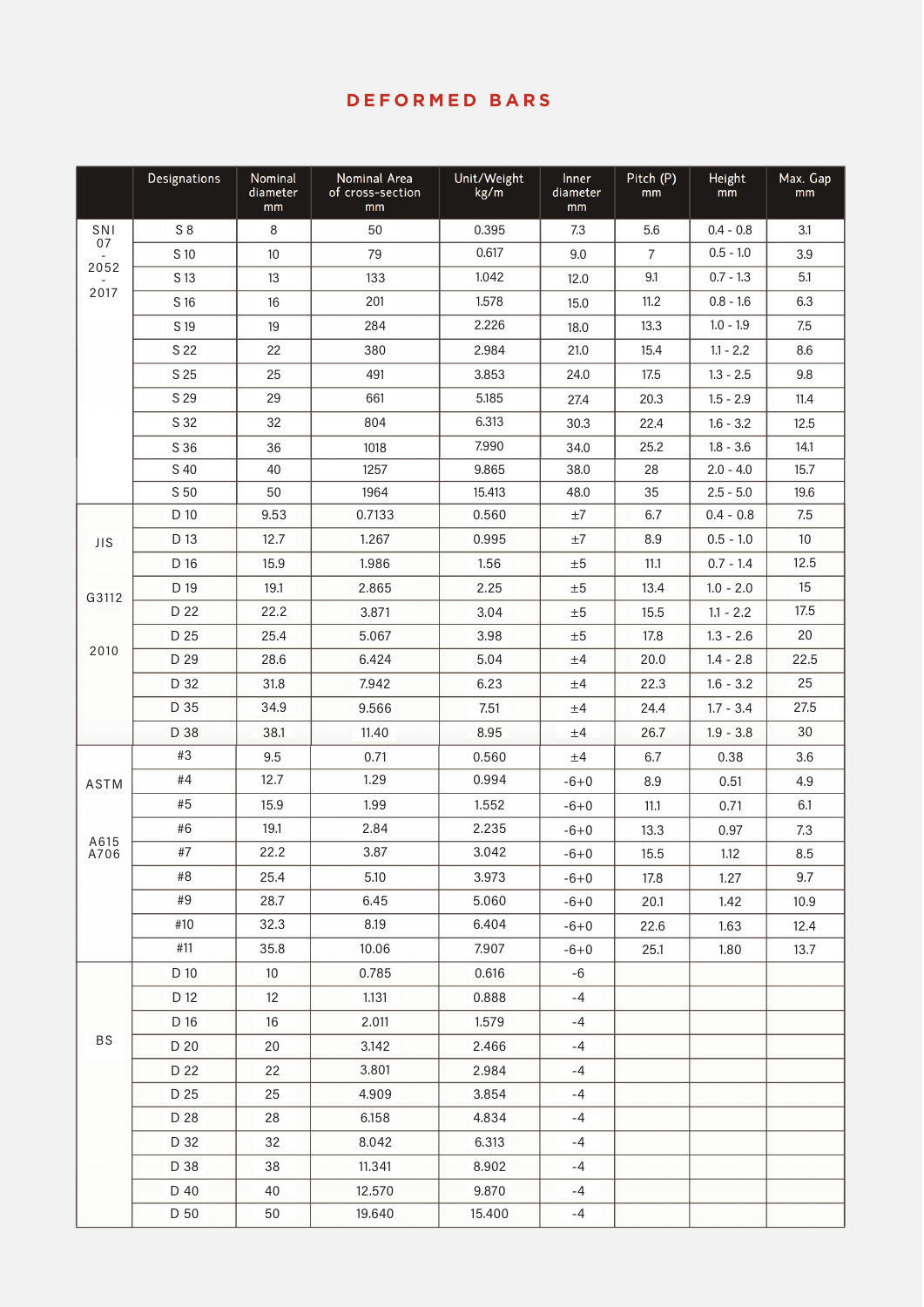## **PRODUCT SPECIFICATIONS**

|                               |                            | <b>DIMENSION AND MASSES</b> |                       |                    |                    |  |  |  |  |
|-------------------------------|----------------------------|-----------------------------|-----------------------|--------------------|--------------------|--|--|--|--|
| <b>STANDARD</b>               | <b>Nominal Designation</b> | <b>Nominal Diameter</b>     | <b>Nominal Cross</b>  | <b>Unit Weight</b> | <b>Unit Weight</b> |  |  |  |  |
|                               |                            |                             | <b>Sectional Area</b> |                    |                    |  |  |  |  |
|                               |                            | (mm)                        | (mm2)                 | kg/m               | kg/12m             |  |  |  |  |
|                               | $P-6$                      | 6                           | 28                    | 0,222              | 2,664              |  |  |  |  |
|                               | $P-8$                      | 8                           | 50                    | 0,395              | 4,740              |  |  |  |  |
|                               | $P-10$                     | 10                          | 79                    | 0,617              | 7,404              |  |  |  |  |
|                               | $P-12$                     | 12                          | 113                   | 0,888              | 10,656             |  |  |  |  |
|                               | $P-14$                     | 14                          | 154                   | 1,208              | 14,496             |  |  |  |  |
|                               | $P-16$                     | 16                          | 201                   | 1,578              | 18,936             |  |  |  |  |
| <b>SNI</b>                    | $P-19$                     | 19                          | 284                   | 2,226              | 26,712             |  |  |  |  |
| 2052:2017<br><b>PLAIN BAR</b> | $P-22$                     | 22                          | 380                   | 2,984              | 35,808             |  |  |  |  |
|                               | $P-25$                     | 25                          | 491                   | 3,853              | 46,236             |  |  |  |  |
|                               | $P-28$                     | 28                          | 616                   | 4,834              | 58,008             |  |  |  |  |
|                               | $P-32$                     | 32                          | 804                   | 6,313              | 75,756             |  |  |  |  |
|                               | $P-36$                     | 36                          | 1018                  | 7,990              |                    |  |  |  |  |
|                               |                            |                             |                       |                    | 95,880             |  |  |  |  |
|                               | $P-40$                     | 40                          | 1257                  | 9,865              | 118,380            |  |  |  |  |
|                               | $P-50$                     | 50                          | 1964                  | 15,413             | 184,956            |  |  |  |  |
|                               | $S-6$                      | 6                           | 28                    | 0,222              | 2,664              |  |  |  |  |
|                               | $S-8$                      | 8                           | 50                    | 0,395              | 4,740              |  |  |  |  |
|                               | $S-10$                     | 10                          | 79                    | 0,617              | 7,404              |  |  |  |  |
|                               | $S-13$                     | 13                          | 133                   | 1,042              | 12,504             |  |  |  |  |
|                               | $S-16$                     | 16                          | 201                   | 1,578              | 18,936             |  |  |  |  |
|                               | $S-19$                     | 19                          | 284                   | 2,226              | 26,712             |  |  |  |  |
|                               | $S-22$                     | 22                          | 380                   | 2,984              | 35,808             |  |  |  |  |
| SNI<br>2052:2017              | $S-25$                     | 25                          | 491                   | 3,853              | 46,236             |  |  |  |  |
| <b>DEFORMED BAR</b>           |                            |                             |                       |                    |                    |  |  |  |  |
|                               | $S-29$                     | 29                          | 661                   | 5,185              | 62,220             |  |  |  |  |
|                               | $S-32$                     | 32                          | 804                   | 6,313              | 75,756             |  |  |  |  |
|                               | $S-36$                     | 36                          | 1018                  | 7,990              | 95,880             |  |  |  |  |
|                               | $S-40$                     | 40                          | 1257                  | 9,865              | 118,380            |  |  |  |  |
|                               | $S-50$                     | 50                          | 1964                  | 15,413             | 184,956            |  |  |  |  |
|                               | $S-54$                     | 54                          | 2290                  | 17,978             | 215,736            |  |  |  |  |
|                               | $S-57$                     | 57                          | 2552                  | 20,031             | 240,372            |  |  |  |  |
|                               | 10                         | 9,50                        | 71                    | 0,560              | 6,720              |  |  |  |  |
|                               | 13                         | 12,7                        | 129                   | 0,994              | 11,928             |  |  |  |  |
|                               | 16                         | 15,9                        | 199                   | 1,552              | 18,624             |  |  |  |  |
|                               | 19                         | 19,1                        | 284                   | 2,235              | 26,820             |  |  |  |  |
| <b>ASTM A615/A615M-</b>       | 22<br>25                   | 22,2<br>25,4                | 387<br>510            | 3,042<br>3,973     | 36,504             |  |  |  |  |
| 2016                          | 29                         | 28,7                        | 645                   | 5,060              | 47,676<br>60,720   |  |  |  |  |
|                               | 32                         | 32,3                        | 819                   | 6,404              | 76,848             |  |  |  |  |
|                               | 36                         | 35,8                        | 1006                  | 7,907              | 94,884             |  |  |  |  |
|                               | 43                         | 43,0                        | 1452                  | 11,380             | 136,560            |  |  |  |  |
|                               | 57                         | 57,3                        | 2581                  | 20,240             | 242,880            |  |  |  |  |
|                               | 64                         | 63,5                        | 3167                  | 24,840             | 298,800            |  |  |  |  |
|                               | 10                         | 9,50                        | 71                    | 0,560              | 6,720              |  |  |  |  |
|                               | 13                         | 12,7                        | 129                   | 0,994              | 11 928             |  |  |  |  |
|                               | 16                         | 15,9                        | 199                   | 1,552              | 18,624             |  |  |  |  |
|                               | 19<br>22                   | 19,1<br>22,2                | 284<br>387            | 2,235<br>3,042     | 26,820<br>36,504   |  |  |  |  |
| <b>ASTM A706/A706M-</b>       | 25                         | 25,4                        | 510                   | 3.973              | 47,676             |  |  |  |  |
| 2016                          | 29                         | 28,7                        | 645                   | 5,060              | 60,720             |  |  |  |  |
|                               | 32                         | 32,3                        | 819                   | 6,404              | 76,848             |  |  |  |  |
|                               | 36                         | 35,8                        | 1006                  | 7,907              | 94,884             |  |  |  |  |
|                               | 43                         | 43,0                        | 1452                  | 11,380             | 136,560            |  |  |  |  |
|                               | 57                         | 57,3                        | 2581                  | 20,240             | 242,880            |  |  |  |  |
|                               | D-4                        | 4,23                        | 14,05                 | 0,110              | 1,320              |  |  |  |  |
|                               | $D-5$<br>$D-6$             | 5,29<br>6,35                | 21,98<br>31,67        | 0,173<br>0,249     | 2,076<br>2,988     |  |  |  |  |
|                               | $D-8$                      | 7,91                        | 49,51                 | 0,389              | 4,668              |  |  |  |  |
|                               | $D-10$                     | 9,53                        | 71,33                 | 0,560              | 6,720              |  |  |  |  |
|                               | $D-13$                     | 12,70                       | 126,70                | 0,995              | 11,940             |  |  |  |  |
|                               | $D-16$                     | 15,90                       | 198,60                | 1,560              | 18,720             |  |  |  |  |
| JIS                           | $D-19$                     | 19,10                       | 286,50                | 2,250              | 27,000             |  |  |  |  |
| G3112/2010                    | $D-22$                     | 22,20                       | 387,10                | 3,040              | 36,480             |  |  |  |  |
|                               | $D-25$                     | 25,40                       | 506,70                | 3,980              | 47,760             |  |  |  |  |
|                               | $D-29$                     | 28,60                       | 642,40                | 5,040              | 60,480             |  |  |  |  |
|                               | $D-32$                     | 31,80                       | 794,20                | 6,230              | 74,760             |  |  |  |  |
|                               | $D-35$                     | 34,90                       | 956,60                | 7,510              | 90,120             |  |  |  |  |
|                               | $D-38$<br>D-41             | 38,10<br>41,30              | 1140,00<br>1340,00    | 8,950<br>10,500    | 107,400<br>126,000 |  |  |  |  |
|                               | $D-51$                     | 50,80                       | 2027,00               | 15,900             | 190,800            |  |  |  |  |
|                               | 6                          | 6                           | 28,3                  | 0,222              | 2,664              |  |  |  |  |
|                               | 7                          | 7                           | 38,5                  | 0,302              | 3,624              |  |  |  |  |
|                               | 8                          | 8                           | 50,3                  | 0,395              | 4,740              |  |  |  |  |
|                               | 9                          | 9                           | 63,6                  | 0,499              | 5,988              |  |  |  |  |
|                               | 10                         | 10                          | 78,5                  | 0,617              | 7,404              |  |  |  |  |
| <b>BS 4449/2005</b>           | 12                         | 12                          | 113                   | 0,888              | 10,656             |  |  |  |  |
|                               | 16                         | 16                          | 201                   | 1,580              | 18,960             |  |  |  |  |
|                               | 20                         | 20                          | 314                   | 2,470              | 29,640             |  |  |  |  |
|                               | 25                         | 25                          | 491                   | 3,850              | 46,200             |  |  |  |  |
|                               | 32<br>40                   | 32<br>40                    | 804<br>1257           | 6,310              | 75,720             |  |  |  |  |
|                               | 50                         | 50                          | 1963                  | 9,860<br>15.400    | 118,320<br>184.800 |  |  |  |  |